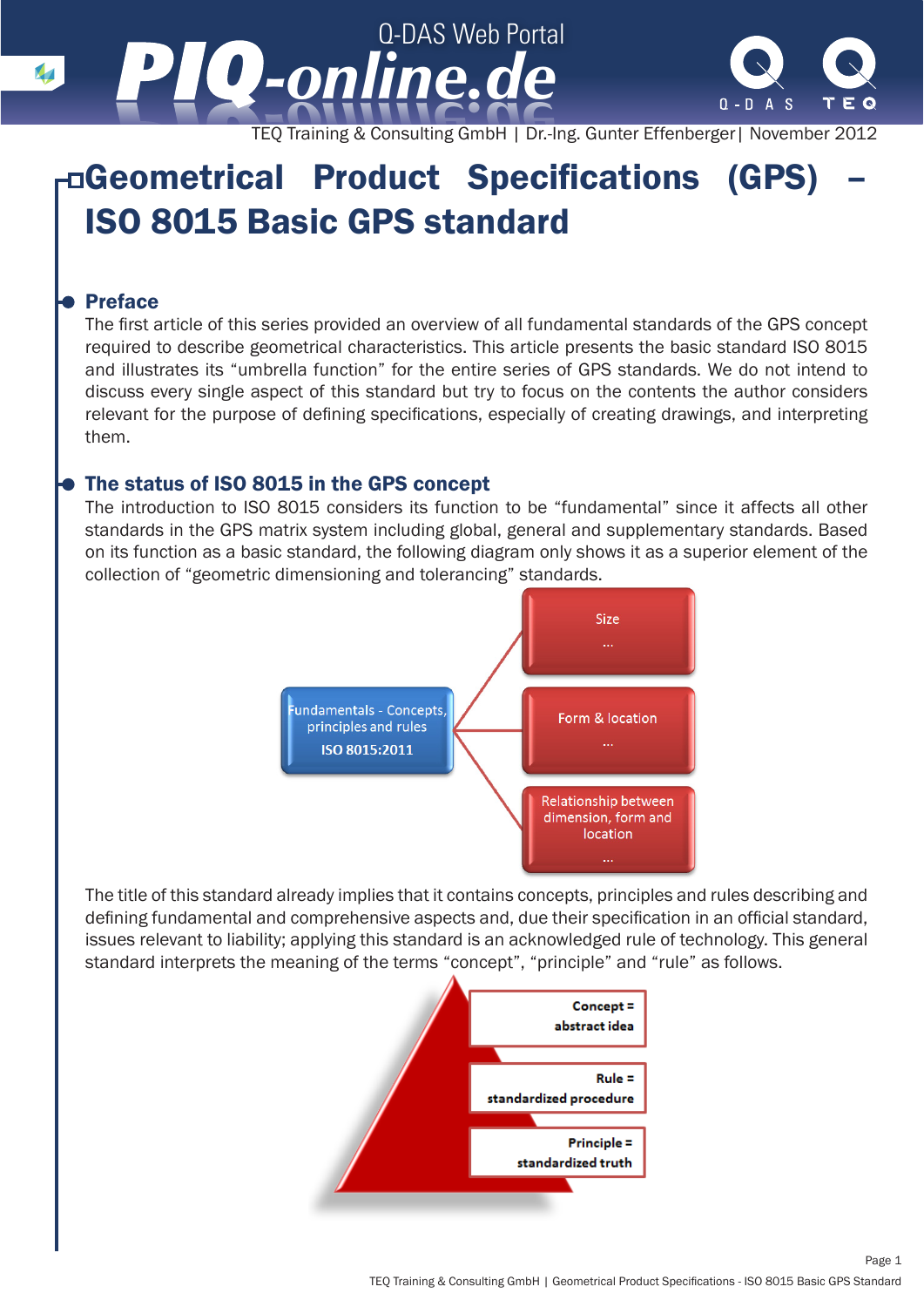*-online.de -online.de* However, please note that the text of this standard only describes a single concept, no principles at

Q-DAS Web Portal

# Fundamental assumptions for the reading of specifications on drawings

The heading of the 4<sup>th</sup> chapter literally reflects the authors' efforts to implement their intentions neither as a principle nor as a rule. This fact is highly regrettable since the "assumptions for the reading of drawings" are of such vital importance that we rather hoped for clear "rules for the creation of drawings".

| $1st$ assumption           | <b>Functional limits</b>                                                      |  |  |  |  |
|----------------------------|-------------------------------------------------------------------------------|--|--|--|--|
|                            | Functional limits are based on a comprehensive analysis.<br>$\bullet$         |  |  |  |  |
|                            | It is either an experimental or theoretical analysis.                         |  |  |  |  |
|                            | The known functional limits do not include any uncertainty.                   |  |  |  |  |
| $2nd$ assumption           | <b>Tolerance limits</b>                                                       |  |  |  |  |
|                            | The tolerance limits comply with the functional limits.<br>$\bullet$          |  |  |  |  |
| 3 <sup>rd</sup> assumption | <b>Workpiece functional level</b>                                             |  |  |  |  |
|                            | The workpiece whose characteristics are within the tolerance<br>$\bullet$     |  |  |  |  |
|                            | limits functions.                                                             |  |  |  |  |
|                            | The workpiece whose characteristics are not within the tolerance<br>$\bullet$ |  |  |  |  |
|                            | limits does not function.                                                     |  |  |  |  |

The 2<sup>nd</sup> assumption deserves an additional comment. The reader of the drawing has to assume that the product developer or design engineer is not addicted to safety thinking. He thus specified tolerance limits that are narrower than the functional limits. There are numerous real-life examples where the engineering department had narrowed the tolerances and in the end, this restriction led to major difficulties and incurred high process costs as soon as these characteristics were linked to process capability requirements.

# Principle 1: Invocation principle

all but 13 fundamental principles and 3 rules.

Once a portion of the ISO GPS system is "invoked" in a product documentation, the entire ISO GPS system is invoked. In the past, the "TOLERANCING ISO 8015" indication was necessary and common practice to mark that the independence principle applied. This information was usually given in the title block or near the title block. However, this is not mandatory since you "invoke" the system by quoting a different GPS standard. International standards published by ISO/TC 213 define the entire ISO GPS system (see ISO/TR 14638). Only if you invoked a different, e.g. corporate or strictly national guideline on a drawing or in a documentation, this guide is the equivalent to the ISO GPS standard concerned.

Example 1

Example 2

GPS system invoked without quoting ISO 8015

GPS system not invoked (see also example  $7)$ 

| Size |                |      | Surface                            | Scale              |  | Size               |      | Surface | Scale              |  |
|------|----------------|------|------------------------------------|--------------------|--|--------------------|------|---------|--------------------|--|
|      | <b>ISO1445</b> |      | <b>ISO 1101</b><br><b>ISO 1302</b> | <b>Material</b>    |  | <b>ASME Y 14.5</b> |      |         | Material           |  |
|      |                | Date | <b>Name</b>                        | <b>Description</b> |  |                    | Date | Name    | <b>Description</b> |  |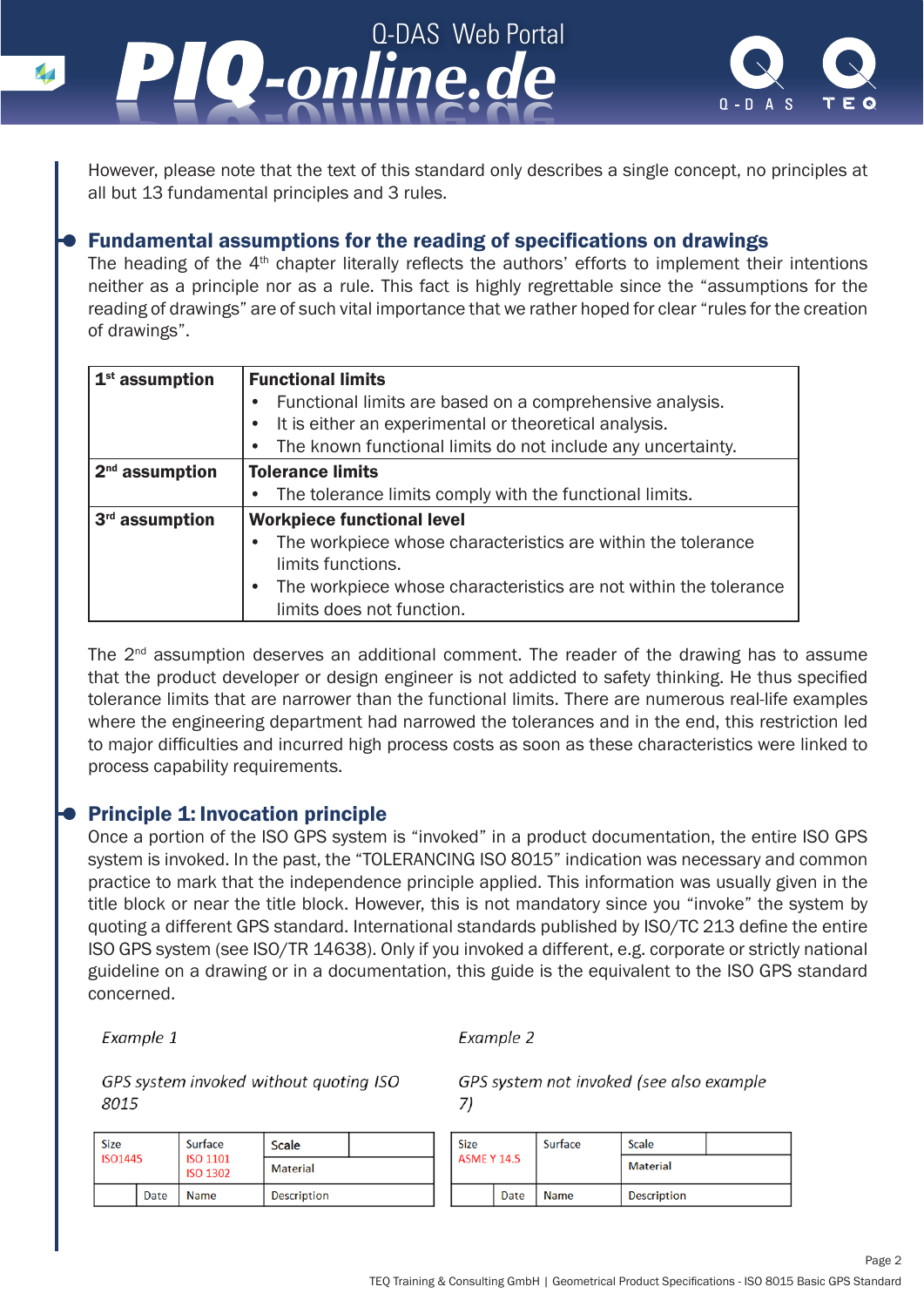# Q-DAS Web Portal *-online.de -online.de*



# Principle 3: Definitive drawing principle

The drawing as a synonym for the total package of documentation specifying the workpiece is definitive. All specifications shall be indicated on the drawing using GPS symbology. Requirements not specified on the drawing cannot be enforced. Since drawings normally provide the basis for the contents of supply agreements, the application of the GPS system leads to a certain degree of contractual liability. It is important to be aware of this fact while creating product specifications.

#### Principle 5: Independency principle

The main information of the 1986 version of ISO 8015 "Tolerancing Principle" about the principle of independency was just taken over into the new version; however ISO left out some clear graphics of the previous version helping to illustrate some facts and they shortened the section about the independency principle considerably. Each GPS requirement of a geometric element or a relationship between geometric elements shall be met independently. Exceptions to this independency principle are only permissible when you indicate the specification modifier on the drawing, either next to the respective characteristics or globally for the entire drawing (e.g.  $\circledR$  for ISO 2692, CZ for ISO 1101 or  $E$  for ISO 14405-1).

# Principle 7: Default principle

Any geometrical product specifications are communicated in the form of drawing indications; they are referred to as specification operators in the GPS concept. The product developer or design engineer uses the indications on a drawing to define the functional level.

The entire specification operator can be based on the specifications of fundamental GPS standards.

#### *Example 3*

*Ø20 h11 means that the standard specification operator "local size in the form of a two-point size" according to ISO 14405-1 applies without this standard indicated on the drawing.*

*You may even use different standard specification operators by indicating specification modifiers next to the respective characteristic.*

#### *Example 4*

*Ø20 h11 means that the standard specification operator "least squares size" according to ISO 14405-1 applies.*

*You may even use company-specific specification operators or operators deviating from the agreed standard (e.g. by indicating them near the title block of the drawing).*

*Example 5*

|  | Size ISO 14405 C |  |
|--|------------------|--|
|  |                  |  |
|  |                  |  |

*The envelope requirement – and not the two-point size as a standard specification operator - applies to all geometric elements on the drawing.*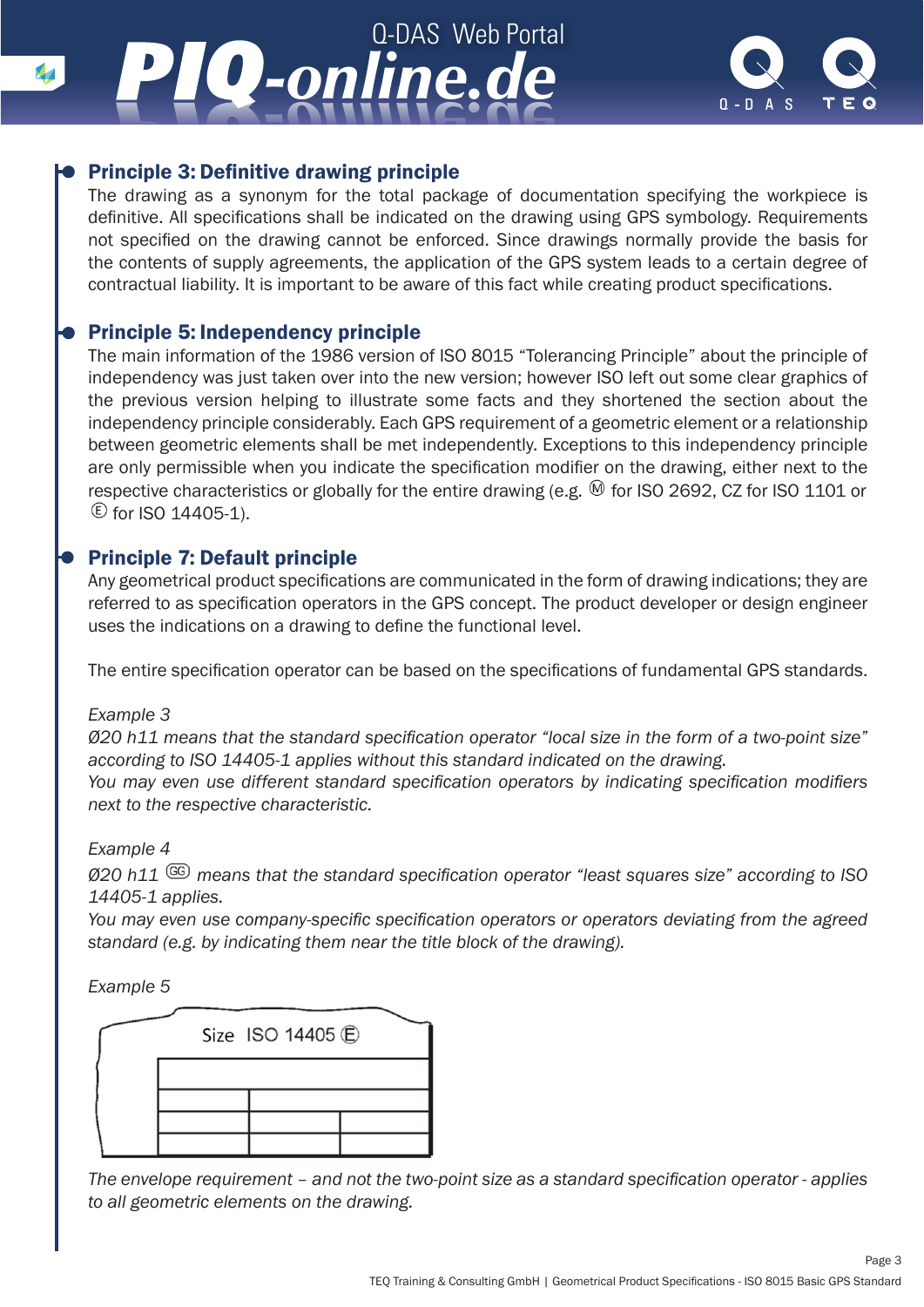# Q-DAS Web Portal *-online.de -online.de*



# Principle 8: Reference condition principle

This principle establishes the well-known interpretation that all geometric elements are considered to apply at 20°C - the reference temperature defined in ISO 1. The workpiece is thus examined at this temperature in consideration of material and operating conditions; its quality assessment also refers to this temperature. The "cleanliness" of the workpiece demanded by this principle (free of contaminants) is a matter of interpretation and thus too unspecific. It is often required to specify additional requirements concerning the cleanliness of the workpiece surface on the drawing in order to be able to quantify and thus evaluate cleanliness.

# Principle 10: Duality principle

You will not be able to understand all principles of this standard while reading it for the first time. Especially principle 10 makes it necessary to translate the very precise wording into a clear statement.

The mentioned operator concept implies that an entire specification operator is available and thus an entire drawing indication providing a clear specification of a characteristic's measurands and, if required, technical boundary conditions. You have to define the specification operator as early as while designing the workpiece.

The verification operator refers to the type of measurement or inspection realized for the workpiece inspection. This verification operator is thus defined in test planning or immediately before the start of the measurement and assigned to the respective specification operator.

In case the verification operator conforms to the specification operator, i.e. you measure the workpiece in the same way as demanded, there is no measurement uncertainty component caused by the measurement procedure. If the verification operator does not conform to the specification operator, you measure the workpiece differently and will thus have to consider a measurement uncertainty component caused by the measurement procedure. ISO 8015 refers to this uncertainty component as method uncertainty.

The duality principle explains that the specification operator shall be defined independently of any measurement procedure or measuring device while all standards on measurement procedures to be applied are included by invoking the GPS-system (principle 1). However, the GP specification does not dictate which verification operators are acceptable. The acceptability of a verification operator is only evaluated based on its measurement uncertainty.

#### *Example 6*

*A geometric element is defined as a fit with Ø20 h11*  $\mathbb{E}$  and serves as a specification operator. *A ring gauge for the maximum material limit and a snap gauge for the minimum material limit are applied as verification operators in the inspection of the fit. The condition of the gauges (tool wear) and the operators' skills (in handling the tool) affect the measurement uncertainty considerably.*

It is also worth mentioning that certain metrological issues can be assigned to the specification operator: in an inspection with coordinate measuring machines e.g. the selected reference element, filter type, transmission band of the filter, probe element specifications and notes on how to record geometric elements. However, this is only necessary when these factors deviate from defaults defined in different GPS standards on measurement procedures.

The last principle this article wants to describe is principle 13.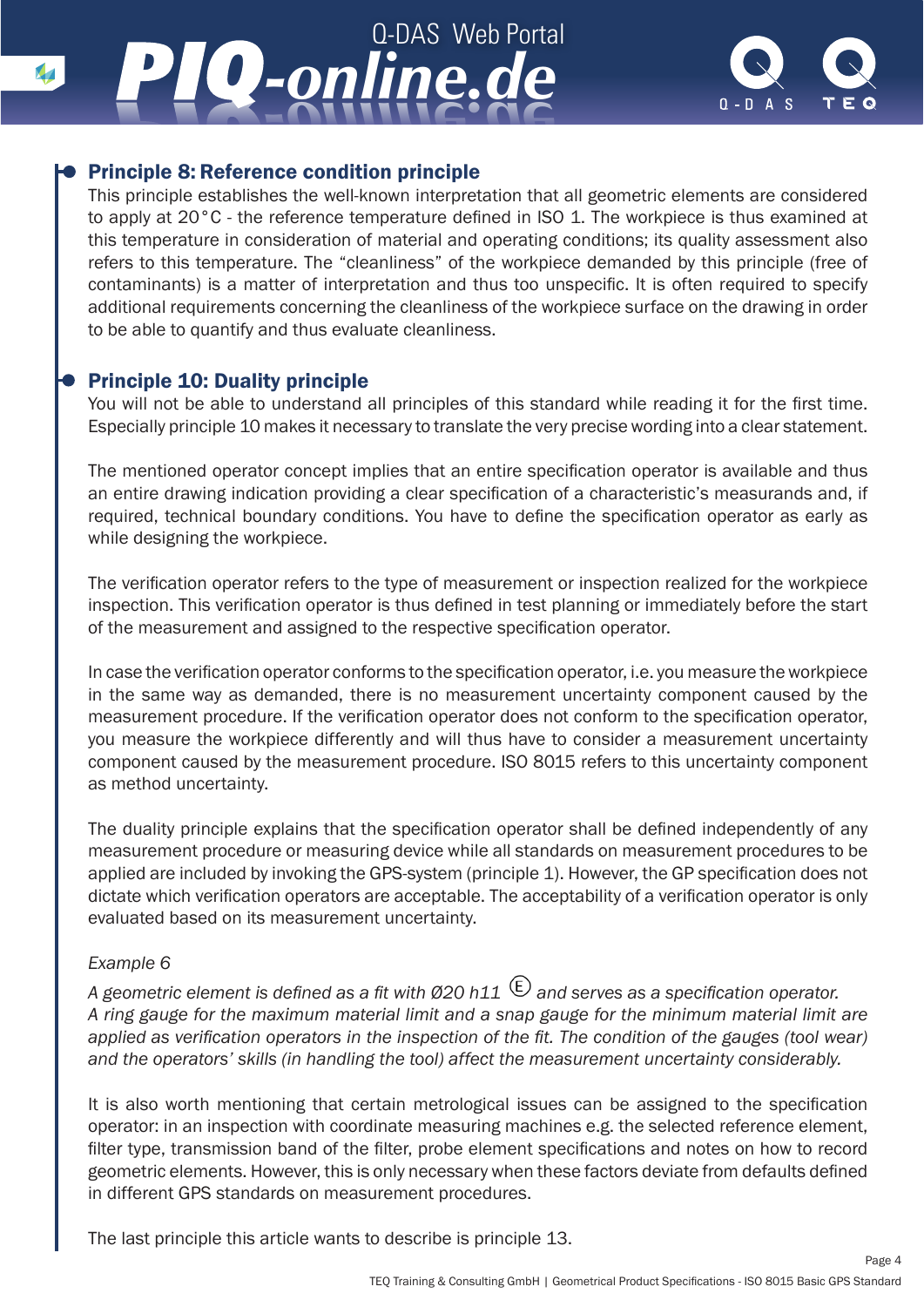# Q-DAS Web Portal *-online.de -online.de*



# Principle 13: Responsibility principle

The essence of principle 13 is that the design engineer is responsible for a clear description of the geometric components of the workpiece function by means of appropriate specification operators (drawing indications). The design engineer / product developer bears the sole responsibility for an ambiguous interpretation of the function caused by the selected type of specification operator.

The choice of an appropriate verification operator is based on measurement uncertainty. The party in charge of quality inspections (proving conformance or non-conformance with specifications) is responsible for selecting this verification operator; however, ISO 8015 refers to ISO 14253-1 here.

The next chapter of ISO 8015:2011 deals with rules for the indication of default specification operators. As soon as a drawing refers to a general GP specification, such as ISO 1101, ISO 1302 or ISO 5459, you shall apply and interpret specification operators as defined in this standard. It is, however, of utmost importance that the ISO standard defining the respective default specification operator is always the latest (official) version of the standard at the time the drawing was created.

In case you have to indicate previous versions of such GP specifications, you have to specify them unambiguously, i.e. "TOLERANCING ISO 8015:1986" instead of "TOLERANCING ISO 8015". This will be necessary in situations where you revised an old drawing and this drawing is now valid with the respective modifications; however, not translated into the updated series of GPS standards and understanding of the GPS concept.

However, if you want to apply an altered default GP specification that is not an ISO GPS standard, the drawing indication in or near the title block shall contain at least the following information:

*Note: "TOLERANCING ISO 8015", modifier*  $(AD)$ , name of the applicable document

# *Example 7*

TOLERANCING ISO 8015 (AD ASME Y14.5:2009)

| <b>Size</b><br><b>ISO1445</b> |      | Surface                            | <b>Scale</b>    |  |
|-------------------------------|------|------------------------------------|-----------------|--|
|                               |      | <b>ISO 1101</b><br><b>ISO 1302</b> | <b>Material</b> |  |
|                               | Date | Name                               | Description     |  |

*Interpretation: This document invokes and applies the American standard for geometric tolerancing ASME Y14.5. You may thus define the standard even more specifically as is shown in example 2.*

The modifier  $\overline{AD}$  refers to altered default in this context.

# Conclusion

ISO 8015 lives up to its role as a fundamental standard of the GPS system. Its contents are acceptable and of utmost importance, especially in order to tackle questions of liability in consequence of wrong drawing indications or interpretations.

# Prospect

łП

The next article of this series will deal with the GPS standard for linear and non-linear sizes ISO 14405 Part 1 and Part 2.